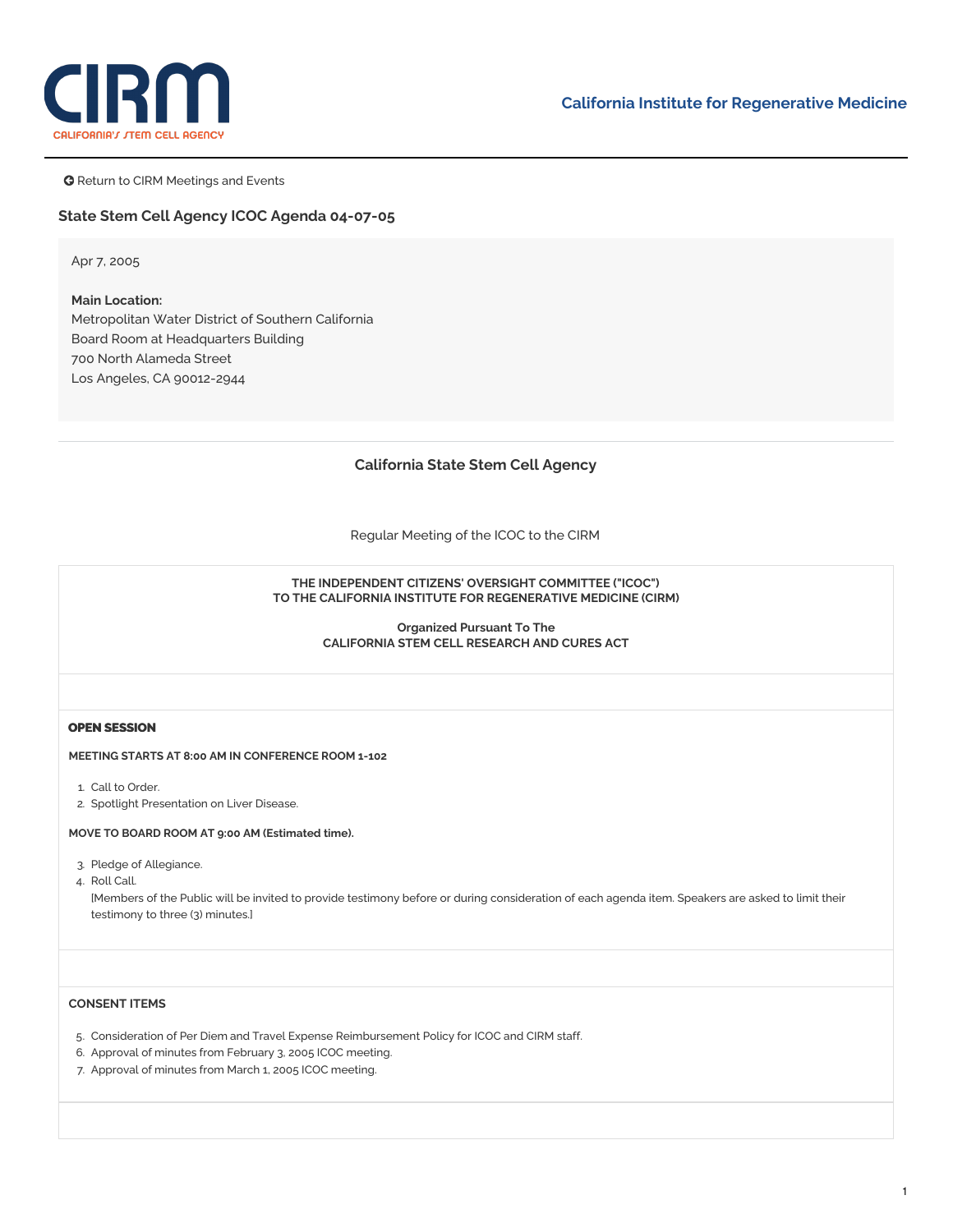## **REGULAR ITEMS**

- 8. [President's](https://www.cirm.ca.gov/sites/default/files/files/agenda/040705_ZHpresreport.pdf) Report.
- 9. Consideration of [Conflicts](https://www.cirm.ca.gov/sites/default/files/files/agenda/040705_item09.pdf) Policy for ICOC Members.
- 10. Consideration of [Conflicts](https://www.cirm.ca.gov/sites/default/files/files/agenda/040705_item10.pdf) Policy for CIRM staff.
- 11. Consideration of policies for [Working](https://www.cirm.ca.gov/sites/default/files/files/agenda/040705_item11.pdf) Groups, including [confidentialit](https://www.cirm.ca.gov/sites/default/files/files/agenda/040705_item11_Confid.pdf)[y,](https://www.cirm.ca.gov/sites/default/files/files/agenda/040705_item11_Pre.pdf) meeting format, [conflict](https://www.cirm.ca.gov/sites/default/files/files/agenda/040705_item11_Conflict.pdf) of interest, compensation and chair positions. Pre-Review COI. [Post-Review](https://www.cirm.ca.gov/sites/default/files/files/agenda/040705_item11_Post.pdf) COI. [Standards](https://www.cirm.ca.gov/sites/default/files/files/agenda/040705_item11_Stds.pdf) COI.
- 12. Consideration of Proposal for CIRM Training Grants [Program](https://www.cirm.ca.gov/sites/default/files/files/agenda/040705_item_12.pdf) for future stem cell researchers.
- 13. Consideration of charging Institute staff with developing a proposal for CIRM Research Grants Program to be considered at the 5/6 ICOC meeting.

#### **CLOSED SESSION**

14. Closed session to consider Pending Litigation: (Government Code Section 11126 subdivision (e).) People's Advocate vs. Independent Citizens' Oversight Committee, CA Supreme Court, No. S131655, and Californians for Public Accountability and Ethical Science vs. California Institute for Regenerative Medicine, CA Supreme Court, No. S131677.

### **OPEN SESSION**

- 15. Public report of any action taken, if necessary, during closed session.
- 16. Consideration of [resolution](https://www.cirm.ca.gov/sites/default/files/files/agenda/040705_item_16.pdf): requesting the California Stem Cell Research and Cures Finance Committee to approve the issuance of bonds, in an amount not to exceed \$3 billion, pursuant to the California Stem Cell Research and Cures Bond Act of 2004 (Proposition 71); authorizing application to the Pooled Money Investment Board for interim financing in relation to such bonds; and delegating duties to the Chairman in relation thereto.
- 17. Consideration of status [report](https://www.cirm.ca.gov/sites/default/files/files/agenda/040705_item17.pdf) from Standards Working Group Search Subcommittee, including but not limited to consideration of appointment of members (5 ICOC Patient Advocates, 9 Scientists, and 4 Medical Ethicists) to the Standards Working Group.
- 18. Consideration of status report from Grants Working Group Search Subcommittee.
- 19. Consideration of status [report](https://www.cirm.ca.gov/sites/default/files/files/agenda/040705_item19.pdf) from Facilities Working Group Search Subcommittee.
- 20. Consideration of status report from Site Search Subcommittee.
- 21. Consideration of status report from Presidential Search Subcommittee, including CIRM President job summary and criteria, executive search process timeline and interview teams.
- 22. Public comment. The Committee will accept public testimony on any matter under its jurisdiction that is not on the agenda, but the Committee cannot act on any such matter at this meeting.
- 23. Adjournment.

THE ORDER OF BUSINESS MAY BE CHANGED WITHOUT NOTICE. Notice is hereby given that the order of consideration of matters on this agenda may be changed without prior notice.